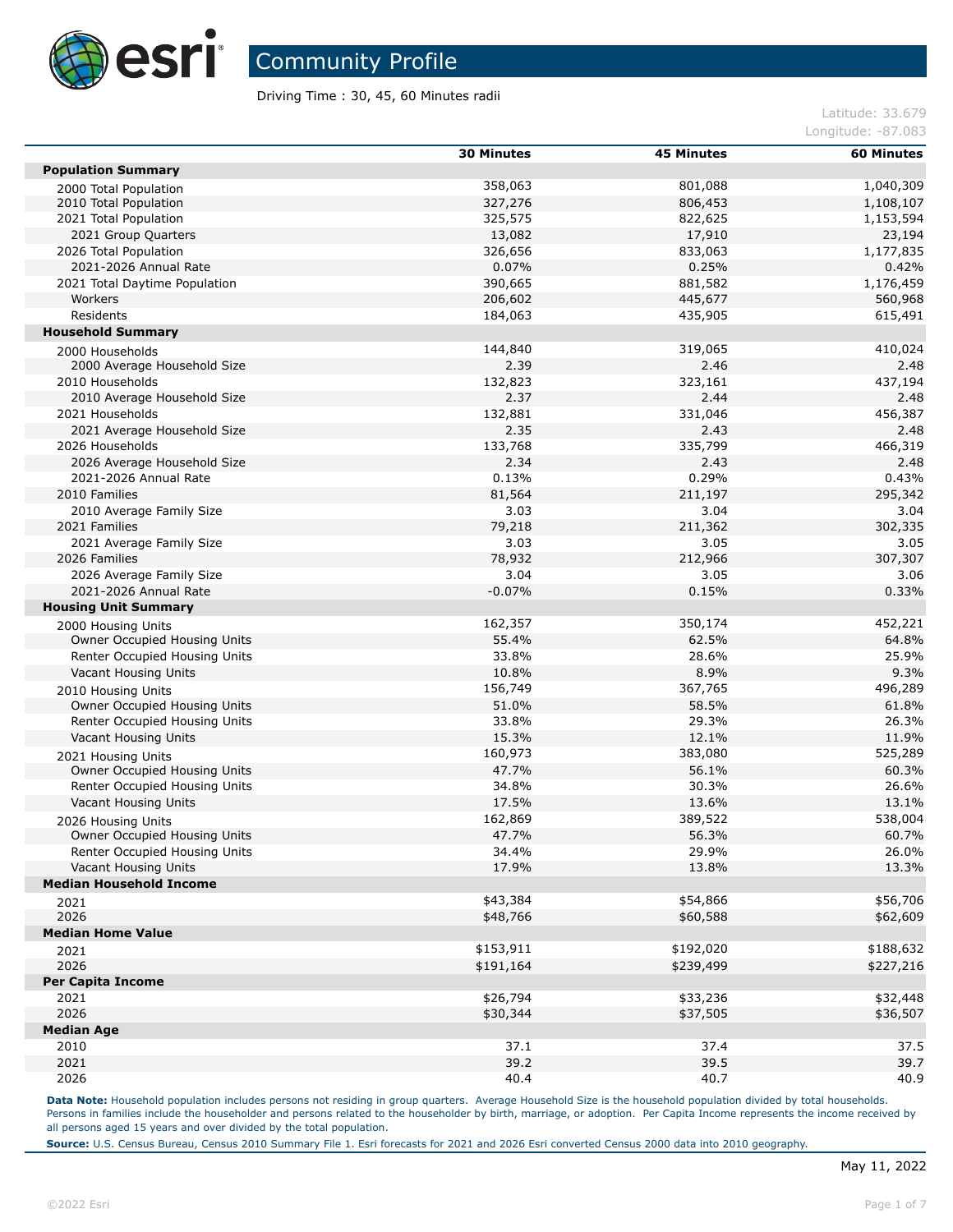

Driving Time : 30, 45, 60 Minutes radii

Latitude: 33.679 Longitude: -87.083

|                                            | <b>30 Minutes</b> | <b>45 Minutes</b> | <b>60 Minutes</b> |
|--------------------------------------------|-------------------|-------------------|-------------------|
| 2021 Households by Income                  |                   |                   |                   |
| Household Income Base                      | 132,881           | 331,046           | 456,387           |
| $<$ \$15,000                               | 18.5%             | 13.6%             | 12.2%             |
| $$15,000 - $24,999$                        | 11.6%             | 9.1%              | 9.1%              |
| $$25,000 - $34,999$                        | 11.4%             | 10.1%             | 9.8%              |
| \$35,000 - \$49,999                        | 13.6%             | 12.7%             | 12.6%             |
| \$50,000 - \$74,999                        | 16.6%             | 17.1%             | 17.7%             |
| \$75,000 - \$99,999                        | 8.8%              | 10.3%             | 11.3%             |
| $$100,000 - $149,999$                      | 11.6%             | 14.3%             | 15.2%             |
| \$150,000 - \$199,999                      | 4.0%              | 6.0%              | 5.9%              |
| $$200,000+$                                | 3.9%              | 6.8%              | 6.2%              |
| Average Household Income                   | \$65,613          | \$82,504          | \$81,912          |
| 2026 Households by Income                  |                   |                   |                   |
| Household Income Base                      | 133,768           | 335,799           | 466,319           |
| $<$ \$15,000                               | 16.7%             | 12.0%             | 10.7%             |
| $$15,000 - $24,999$                        | 10.4%             | 8.0%              | 8.0%              |
| \$25,000 - \$34,999                        | 10.7%             | 9.3%              | 9.0%              |
| \$35,000 - \$49,999                        | 13.1%             | 11.9%             | 11.8%             |
| \$50,000 - \$74,999                        | 16.9%             | 17.1%             | 17.6%             |
| \$75,000 - \$99,999                        | 9.1%              | 10.3%             | 11.3%             |
| $$100,000 - $149,999$                      | 13.7%             | 16.3%             | 17.2%             |
| \$150,000 - \$199,999                      | 5.1%              | 7.3%              | 7.2%              |
| \$200,000+                                 | 4.5%              | 7.8%              | 7.1%              |
| Average Household Income                   | \$74,099          | \$92,976          | \$92,110          |
| 2021 Owner Occupied Housing Units by Value |                   |                   |                   |
| Total                                      | 76,814            | 214,863           | 316,738           |
| $<$ \$50,000                               | 12.5%             | 8.0%              | 8.2%              |
| \$50,000 - \$99,999                        | 21.4%             | 14.8%             | 13.7%             |
| $$100,000 - $149,999$                      | 14.8%             | 14.0%             | 14.6%             |
| \$150,000 - \$199,999                      | 16.9%             | 15.8%             | 17.5%             |
| \$200,000 - \$249,999                      | 9.2%              | 11.2%             | 12.1%             |
| \$250,000 - \$299,999                      | 6.4%              | 8.4%              | 8.4%              |
| \$300,000 - \$399,999                      | 6.7%              | 11.0%             | 10.8%             |
| \$400,000 - \$499,999                      | 3.9%              | 6.1%              | 5.5%              |
| \$500,000 - \$749,999                      | 4.9%              | 6.9%              | 5.9%              |
| \$750,000 - \$999,999                      | 2.0%              | 2.4%              | 2.0%              |
| $$1,000,000 - $1,499,999$                  | 0.6%              | 0.8%              | 0.7%              |
| \$1,500,000 - \$1,999,999                  | 0.2%              | 0.2%              | 0.2%              |
| $$2,000,000 +$                             | 0.5%              | 0.5%              | 0.4%              |
| Average Home Value                         | \$217,615         | \$260,789         | \$249,905         |
| 2026 Owner Occupied Housing Units by Value |                   |                   |                   |
| Total                                      | 77,662            | 219,366           | 326,363           |
| $<$ \$50,000                               | 8.9%              | 5.5%              | 5.7%              |
| \$50,000 - \$99,999                        | 14.7%             | 9.8%              | 9.4%              |
| $$100,000 - $149,999$                      | 12.0%             | 10.6%             | 11.4%             |
| \$150,000 - \$199,999                      | 17.5%             | 15.2%             | 16.8%             |
| \$200,000 - \$249,999                      | 10.6%             | 11.3%             | 12.3%             |
| \$250,000 - \$299,999                      | 7.5%              | 8.7%              | 8.7%              |
| \$300,000 - \$399,999                      | 8.6%              | 12.6%             | 12.7%             |
| \$400,000 - \$499,999                      | 5.5%              | 7.8%              | 7.1%              |
| \$500,000 - \$749,999                      | 8.4%              | 11.1%             | 9.5%              |
| \$750,000 - \$999,999                      | 4.3%              | 4.8%              | 4.0%              |
| \$1,000,000 - \$1,499,999                  | 1.1%              | 1.4%              | 1.2%              |
| $$1,500,000 - $1,999,999$                  | 0.4%              | 0.4%              | 0.4%              |
| $$2,000,000 +$                             | 0.5%              | 0.7%              | 0.6%              |
| Average Home Value                         | \$280,902         | \$329,730         | \$311,319         |

Data Note: Income represents the preceding year, expressed in current dollars. Household income includes wage and salary earnings, interest dividends, net rents, pensions, SSI and welfare payments, child support, and alimony.

**Source:** U.S. Census Bureau, Census 2010 Summary File 1. Esri forecasts for 2021 and 2026 Esri converted Census 2000 data into 2010 geography.

Г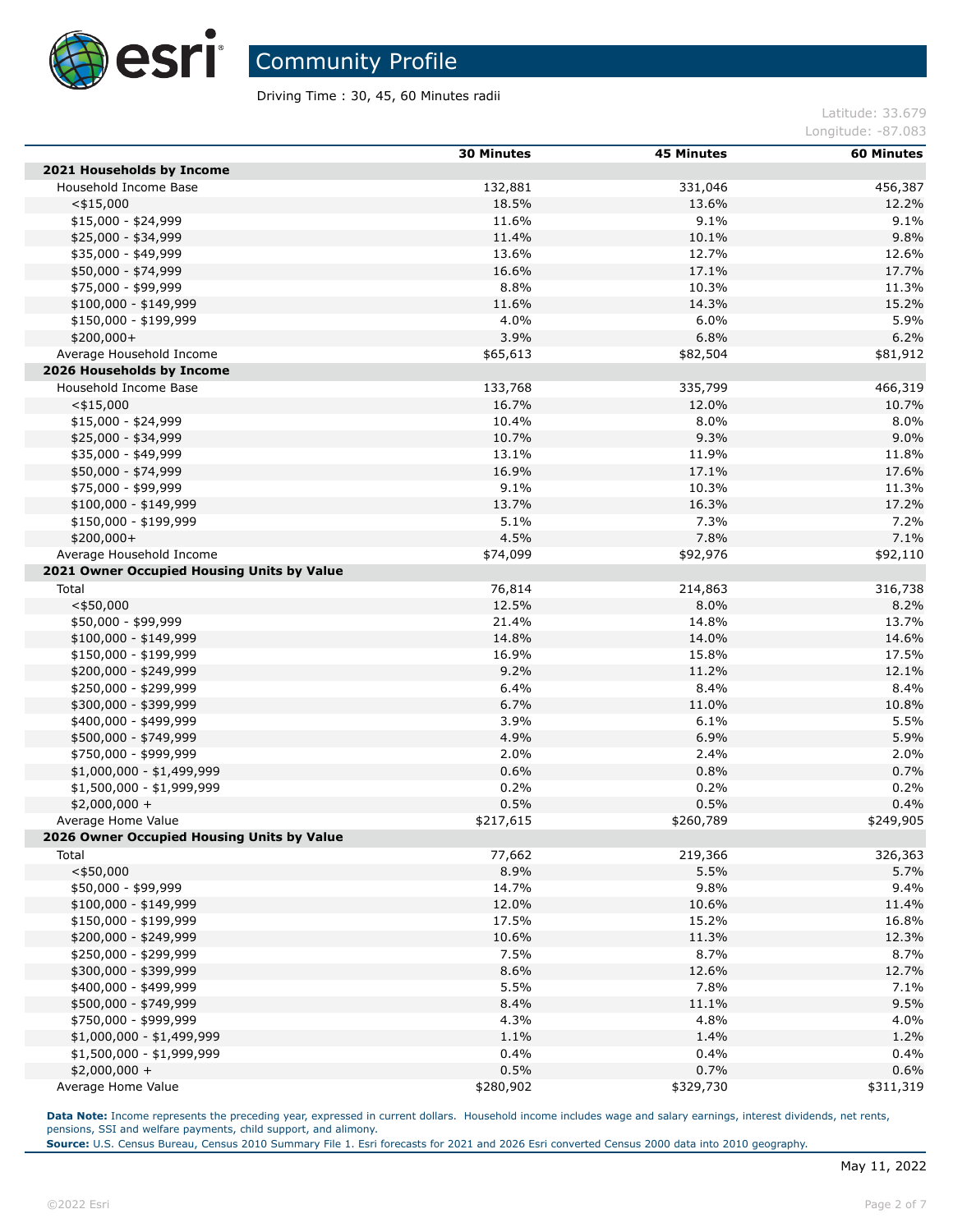

Ĺ,

Community Profile

Driving Time : 30, 45, 60 Minutes radii

Latitude: 33.679 Longitude: -87.083

|                               | <b>30 Minutes</b> | <b>45 Minutes</b> | <b>60 Minutes</b> |
|-------------------------------|-------------------|-------------------|-------------------|
| <b>2010 Population by Age</b> |                   |                   |                   |
| Total                         | 327,277           | 806,453           | 1,108,108         |
| $0 - 4$                       | 6.4%              | 6.5%              | 6.6%              |
| $5 - 9$                       | 5.9%              | 6.4%              | 6.5%              |
| $10 - 14$                     | 5.9%              | 6.5%              | 6.6%              |
| $15 - 24$                     | 15.1%             | 13.5%             | 13.1%             |
| $25 - 34$                     | 14.1%             | 14.0%             | 13.7%             |
| $35 - 44$                     | 12.0%             | 12.8%             | 13.3%             |
| $45 - 54$                     | 14.3%             | 14.6%             | 14.6%             |
| $55 - 64$                     | 12.7%             | 12.4%             | 12.3%             |
| $65 - 74$                     | 7.2%              | 7.0%              | 7.2%              |
| 75 - 84                       | 4.5%              | 4.5%              | 4.3%              |
| $85 +$                        | 1.8%              | 1.8%              | 1.7%              |
| $18 +$                        | 77.9%             | 76.6%             | 76.2%             |
| 2021 Population by Age        |                   |                   |                   |
| Total                         | 325,573           | 822,626           | 1,153,594         |
| $0 - 4$                       | 5.7%              | 5.7%              | 5.8%              |
| $5 - 9$                       | 5.8%              | 5.9%              | 6.1%              |
| $10 - 14$                     | 5.8%              | 6.2%              | 6.3%              |
| $15 - 24$                     | 13.0%             | 12.1%             | 11.7%             |
| $25 - 34$                     | 14.3%             | 14.0%             | 13.6%             |
| $35 - 44$                     | 12.6%             | 13.1%             | 13.4%             |
| $45 - 54$                     | 11.3%             | 11.9%             | 12.3%             |
| $55 - 64$                     | 13.3%             | 13.3%             | 13.2%             |
| $65 - 74$                     | 10.9%             | 10.6%             | 10.5%             |
| 75 - 84                       | 5.2%              | 5.2%              | 5.1%              |
| $85 +$                        | 2.1%              | 2.2%              | 2.0%              |
| $18 +$                        | 79.6%             | 78.8%             | 78.3%             |
| 2026 Population by Age        |                   |                   |                   |
| Total                         | 326,656           | 833,063           | 1,177,835         |
| $0 - 4$                       | 5.6%              | 5.6%              | 5.7%              |
| $5 - 9$                       | 5.6%              | 5.7%              | 5.9%              |
| $10 - 14$                     | 5.7%              | 6.0%              | 6.2%              |
| $15 - 24$                     | 13.1%             | 11.9%             | 11.6%             |
| $25 - 34$                     | 12.8%             | 13.1%             | 12.6%             |
| $35 - 44$                     | 13.1%             | 13.3%             | 13.6%             |
| $45 - 54$                     | 11.6%             | 12.1%             | 12.5%             |
| $55 - 64$                     | 11.9%             | 12.1%             | 12.2%             |
| $65 - 74$                     | 11.6%             | 11.3%             |                   |
| 75 - 84                       | 6.6%              | 6.5%              | 11.2%<br>6.4%     |
| $85 +$                        | 2.2%              | 2.3%              | 2.1%              |
|                               |                   |                   |                   |
| $18 +$                        | 79.8%             | 79.1%             | 78.6%             |
| 2010 Population by Sex        |                   |                   |                   |
| Males                         | 155,600           | 383,805           | 532,896           |
| Females                       | 171,676           | 422,648           | 575,211           |
| 2021 Population by Sex        |                   |                   |                   |
| Males                         | 155,660           | 393,945           | 558,021           |
| Females                       | 169,914           | 428,680           | 595,574           |
| 2026 Population by Sex        |                   |                   |                   |
| Males                         | 156,652           | 400,235           | 571,540           |
| Females                       | 170,004           | 432,827           | 606,295           |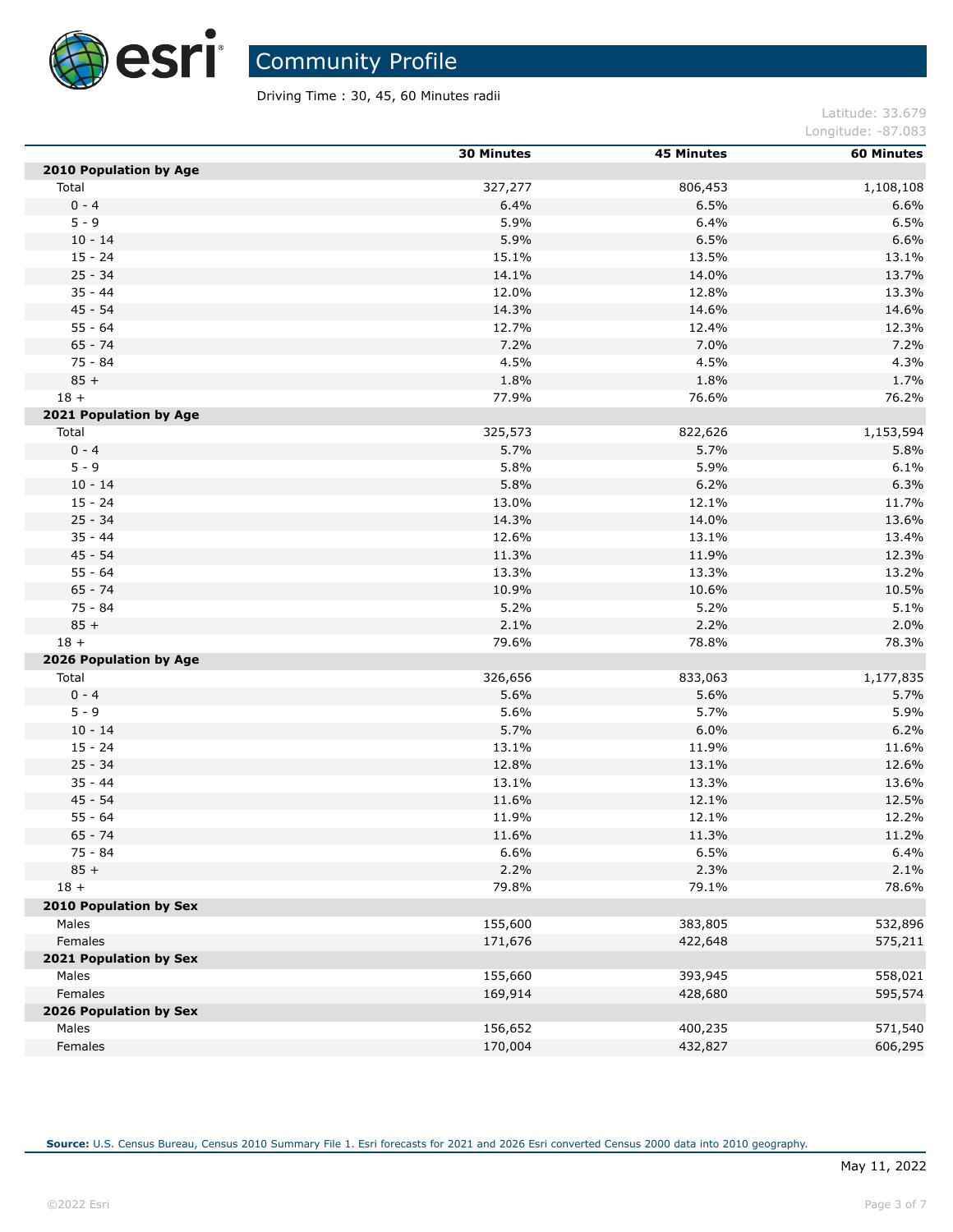

Driving Time : 30, 45, 60 Minutes radii

|                                                    | <b>30 Minutes</b> | <b>45 Minutes</b> | <b>60 Minutes</b> |
|----------------------------------------------------|-------------------|-------------------|-------------------|
| 2010 Population by Race/Ethnicity                  |                   |                   |                   |
| Total                                              | 327,276           | 806,452           | 1,108,107         |
| White Alone                                        | 49.1%             | 59.5%             | 67.5%             |
| <b>Black Alone</b>                                 | 46.7%             | 35.4%             | 27.7%             |
| American Indian Alone                              | 0.3%              | 0.3%              | 0.3%              |
| Asian Alone                                        | 0.7%              | 1.4%              | 1.2%              |
| Pacific Islander Alone                             | 0.1%              | 0.0%              | 0.0%              |
| Some Other Race Alone                              | 2.0%              | 2.2%              | 2.1%              |
| Two or More Races                                  | 1.1%              | 1.1%              | 1.2%              |
| Hispanic Origin                                    | 3.7%              | 4.0%              | 4.0%              |
| Diversity Index                                    | 57.3              | 55.7              | 50.9              |
| 2021 Population by Race/Ethnicity                  |                   |                   |                   |
| Total                                              | 325,574           | 822,626           | 1,153,594         |
| White Alone                                        | 47.3%             | 57.4%             | 65.5%             |
| <b>Black Alone</b>                                 | 47.5%             | 36.4%             | 28.5%             |
| American Indian Alone                              | 0.3%              | 0.3%              | 0.3%              |
| Asian Alone                                        | 1.0%              | 2.0%              | 1.7%              |
| Pacific Islander Alone                             | 0.1%              | 0.1%              | 0.1%              |
| Some Other Race Alone                              | 2.2%              | 2.3%              | 2.3%              |
| Two or More Races                                  | 1.5%              | 1.6%              | 1.7%              |
| Hispanic Origin                                    | 4.1%              | 4.4%              | 4.5%              |
| Diversity Index                                    | 58.5              | 57.7              | 53.3              |
| 2026 Population by Race/Ethnicity                  |                   |                   |                   |
| Total                                              | 326,655           | 833,063           | 1,177,834         |
| White Alone                                        | 46.1%             | 56.1%             | 64.3%             |
| <b>Black Alone</b>                                 | 48.1%             | 37.0%             | 29.1%             |
| American Indian Alone                              | 0.3%              | 0.3%              | 0.3%              |
| Asian Alone                                        | 1.2%              | 2.3%              | 2.0%              |
| Pacific Islander Alone                             | 0.1%              | 0.1%              | 0.1%              |
| Some Other Race Alone                              | 2.3%              | 2.4%              | 2.4%              |
| Two or More Races                                  | 1.8%              | 1.9%              | 1.9%              |
| Hispanic Origin                                    | 4.4%              | 4.7%              | 4.7%              |
| Diversity Index                                    | 59.3              | 58.9              | 54.7              |
| 2010 Population by Relationship and Household Type |                   |                   |                   |
| Total                                              | 327,276           | 806,453           | 1,108,107         |
| In Households                                      | 96.2%             | 97.9%             | 97.9%             |
| In Family Households                               | 77.6%             | 81.4%             | 82.8%             |
| Householder                                        | 24.8%             | 26.2%             | 26.6%             |
| Spouse                                             | 14.6%             | 17.6%             | 18.9%             |
| Child                                              | 31.2%             | 31.6%             | 31.6%             |
| Other relative                                     | 4.8%              | 4.2%              | 3.9%              |
| Nonrelative                                        | 2.1%              | 1.8%              | 1.7%              |
| In Nonfamily Households                            | 18.6%             | 16.5%             | 15.2%             |
| In Group Quarters                                  | 3.8%              | 2.1%              | 2.1%              |
| Institutionalized Population                       | 1.3%              | 1.0%              | 1.1%              |
| Noninstitutionalized Population                    | 2.5%              | 1.1%              | 1.0%              |

Data Note: Persons of Hispanic Origin may be of any race. The Diversity Index measures the probability that two people from the same area will be from different race/ ethnic groups. **Source:** U.S. Census Bureau, Census 2010 Summary File 1. Esri forecasts for 2021 and 2026 Esri converted Census 2000 data into 2010 geography.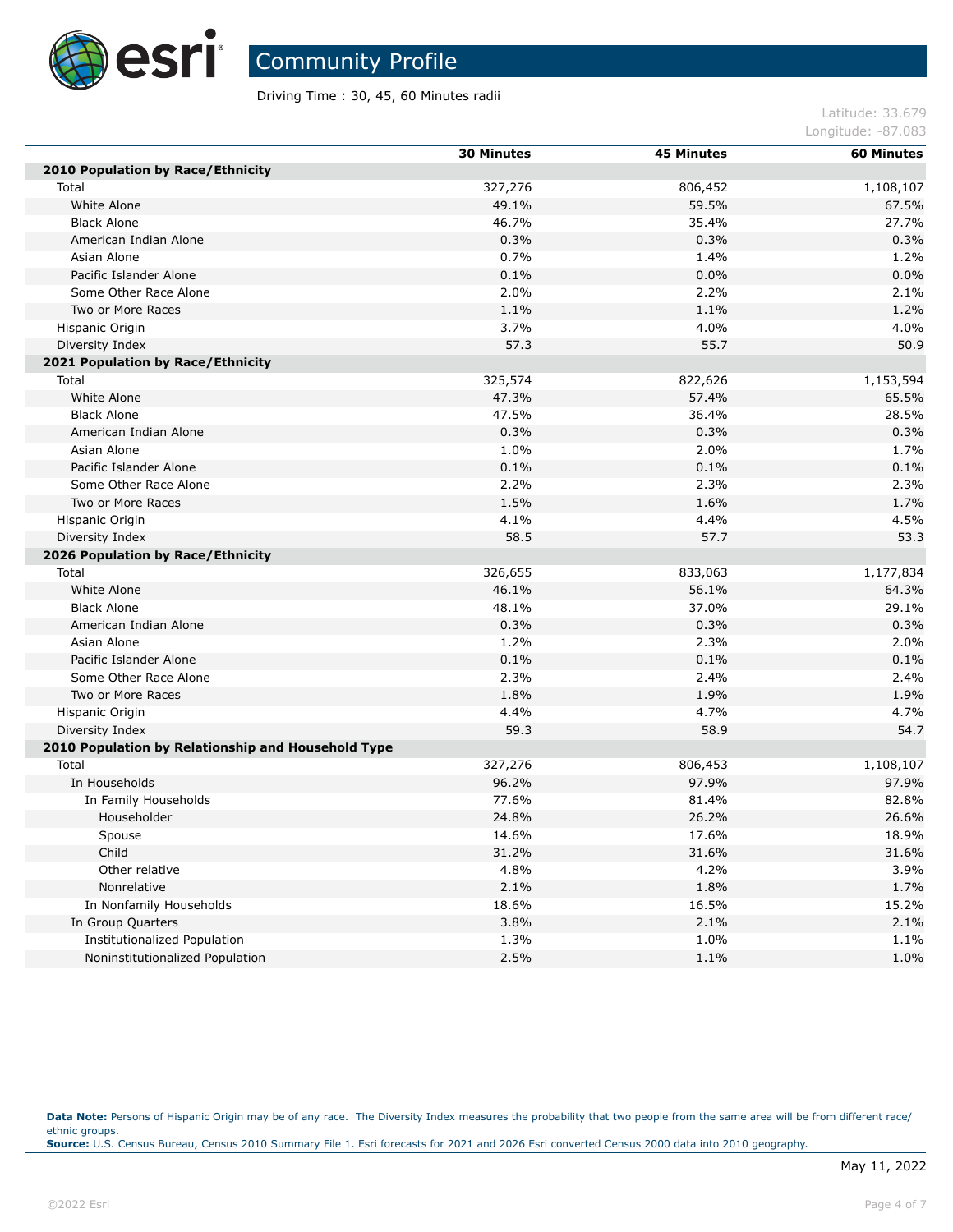

П

П

П

Community Profile

Driving Time : 30, 45, 60 Minutes radii

Latitude: 33.679 Longitude: -87.083

|                                               | <b>30 Minutes</b> | <b>45 Minutes</b> | <b>60 Minutes</b> |
|-----------------------------------------------|-------------------|-------------------|-------------------|
| 2021 Population 25+ by Educational Attainment |                   |                   |                   |
| Total                                         | 227,414           | 577,008           | 808,866           |
| Less than 9th Grade                           | 3.5%              | 2.7%              | 3.0%              |
| 9th - 12th Grade, No Diploma                  | 8.6%              | 6.6%              | 7.0%              |
| High School Graduate                          | 26.3%             | 22.5%             | 23.3%             |
| GED/Alternative Credential                    | 4.5%              | 3.9%              | 4.2%              |
| Some College, No Degree                       | 22.1%             | 20.7%             | 21.0%             |
| Associate Degree                              | 9.7%              | 9.3%              | 9.6%              |
| Bachelor's Degree                             | 15.1%             | 20.9%             | 19.7%             |
| Graduate/Professional Degree                  | 10.2%             | 13.6%             | 12.2%             |
| 2021 Population 15+ by Marital Status         |                   |                   |                   |
| Total                                         | 269,586           | 676,214           | 943,689           |
| Never Married                                 | 37.9%             | 32.9%             | 30.5%             |
| Married                                       | 41.1%             | 47.9%             | 50.7%             |
| Widowed                                       | 7.3%              | 6.4%              | 6.4%              |
| Divorced                                      | 13.7%             | 12.7%             | 12.4%             |
| 2021 Civilian Population 16+ in Labor Force   |                   |                   |                   |
| Civilian Population 16+                       | 152,169           | 409,040           | 564,870           |
| Population 16+ Employed                       | 92.9%             | 94.6%             | 95.3%             |
| Population 16+ Unemployment rate              | 7.1%              | 5.4%              | 4.7%              |
| Population 16-24 Employed                     | 13.6%             | 12.1%             | 11.7%             |
| Population 16-24 Unemployment rate            | 9.5%              | 8.8%              | 8.3%              |
| Population 25-54 Employed                     | 63.6%             | 63.7%             | 64.4%             |
| Population 25-54 Unemployment rate            | 7.3%              | 5.5%              | 4.7%              |
| Population 55-64 Employed                     | 15.3%             | 16.4%             | 16.6%             |
| Population 55-64 Unemployment rate            | 5.6%              | 3.5%              | 2.9%              |
| Population 65+ Employed                       | 7.5%              | 7.8%              | 7.3%              |
| Population 65+ Unemployment rate              | 3.7%              | 2.6%              | 2.3%              |
| 2021 Employed Population 16+ by Industry      |                   |                   |                   |
| Total                                         | 141,386           | 387,132           | 538,369           |
| Agriculture/Mining                            | 1.0%              | 0.8%              | 1.0%              |
| Construction                                  | 5.9%              | 5.9%              | 6.7%              |
| Manufacturing                                 | 9.0%              | 8.8%              | 10.1%             |
| Wholesale Trade                               | 2.6%              | 3.0%              | 3.2%              |
| Retail Trade                                  | 10.0%             | 10.2%             | 10.5%             |
| Transportation/Utilities                      | 6.9%              | 6.2%              | 6.3%              |
| Information                                   | 1.5%              | 1.7%              | 1.7%              |
| Finance/Insurance/Real Estate                 | 7.6%              | 9.7%              | 9.1%              |
| Services                                      | 50.4%             | 49.3%             | 47.0%             |
| <b>Public Administration</b>                  | 4.9%              | 4.4%              | 4.5%              |
| 2021 Employed Population 16+ by Occupation    |                   |                   |                   |
| Total                                         | 141,385           | 387,131           | 538,371           |
| White Collar                                  | 58.7%             | 65.5%             | 64.3%             |
| Management/Business/Financial                 | 14.0%             | 17.8%             | 17.6%             |
| Professional                                  | 23.6%             | 25.7%             | 24.9%             |
| Sales                                         | 9.5%              | 10.6%             | 10.6%             |
|                                               | 11.5%             | 11.3%             | 11.1%             |
| Administrative Support                        |                   | 14.6%             |                   |
| Services<br><b>Blue Collar</b>                | 17.6%<br>23.7%    |                   | 14.0%             |
|                                               |                   | 19.9%             | 21.7%             |
| Farming/Forestry/Fishing                      | 0.2%              | 0.1%              | 0.2%              |
| Construction/Extraction                       | 5.2%              | 4.5%              | 4.9%              |
| Installation/Maintenance/Repair               | 2.9%              | 2.7%              | 3.0%              |
| Production                                    | 5.7%              | 4.8%              | 5.6%              |
| Transportation/Material Moving                | 9.8%              | 7.8%              | 8.0%              |

**Source:** U.S. Census Bureau, Census 2010 Summary File 1. Esri forecasts for 2021 and 2026 Esri converted Census 2000 data into 2010 geography.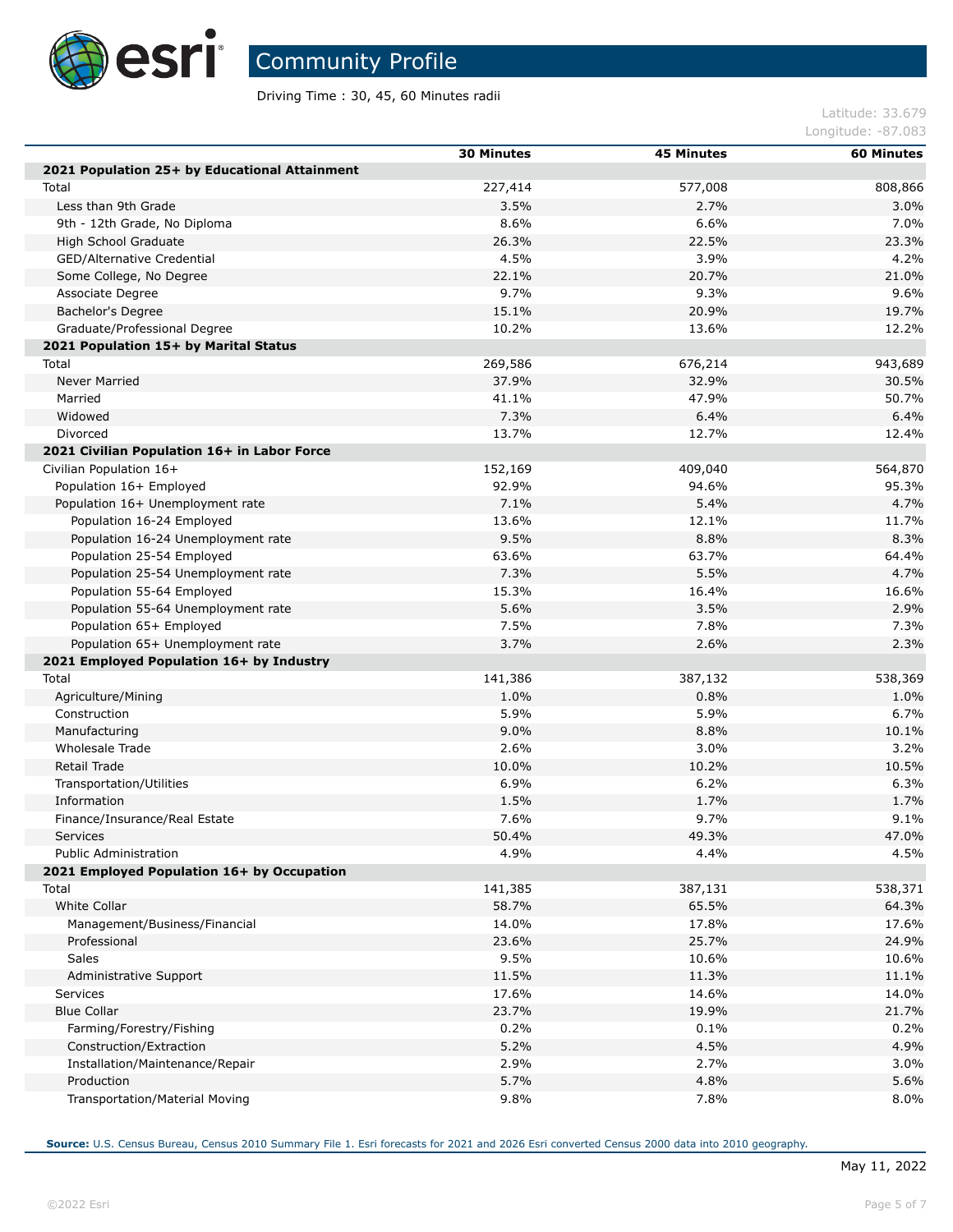

Driving Time : 30, 45, 60 Minutes radii

#### Latitude: 33.679 Longitude: -87.083

|                                               | <b>30 Minutes</b> | <b>45 Minutes</b> | <b>60 Minutes</b> |
|-----------------------------------------------|-------------------|-------------------|-------------------|
| 2010 Households by Type                       |                   |                   |                   |
| Total                                         | 132,823           | 323,160           | 437,194           |
| Households with 1 Person                      | 32.9%             | 29.5%             | 27.7%             |
| Households with 2+ People                     | 67.1%             | 70.5%             | 72.3%             |
| Family Households                             | 61.4%             | 65.4%             | 67.6%             |
| Husband-wife Families                         | 36.2%             | 44.0%             | 47.9%             |
| With Related Children                         | 14.9%             | 19.1%             | 21.2%             |
| Other Family (No Spouse Present)              | 25.2%             | 21.4%             | 19.6%             |
| Other Family with Male Householder            | 5.0%              | 4.3%              | 4.3%              |
| With Related Children                         | 2.3%              | 2.1%              | 2.2%              |
| Other Family with Female Householder          | 20.2%             | 17.0%             | 15.3%             |
| With Related Children                         | 12.4%             | 10.7%             | 9.6%              |
| Nonfamily Households                          | 5.7%              | 5.1%              | 4.7%              |
| All Households with Children                  | 30.0%             | 32.2%             | 33.3%             |
|                                               |                   |                   |                   |
| Multigenerational Households                  | 5.6%              | 4.7%              | 4.5%              |
| Unmarried Partner Households                  | 5.2%              | 4.6%              | 4.4%              |
| Male-female                                   | 4.5%              | 3.9%              | 3.7%              |
| Same-sex                                      | 0.7%              | 0.7%              | 0.7%              |
| 2010 Households by Size                       |                   |                   |                   |
| Total                                         | 132,822           | 323,161           | 437,192           |
| 1 Person Household                            | 32.9%             | 29.5%             | 27.7%             |
| 2 Person Household                            | 30.8%             | 32.1%             | 32.7%             |
| 3 Person Household                            | 16.4%             | 16.9%             | 17.3%             |
| 4 Person Household                            | 11.3%             | 12.7%             | 13.3%             |
| 5 Person Household                            | 5.2%              | 5.5%              | 5.8%              |
| 6 Person Household                            | 2.0%              | 2.0%              | 2.0%              |
| 7 + Person Household                          | 1.4%              | 1.2%              | 1.2%              |
| 2010 Households by Tenure and Mortgage Status |                   |                   |                   |
| Total                                         | 132,823           | 323,161           | 437,194           |
| Owner Occupied                                | 60.1%             | 66.6%             | 70.1%             |
| Owned with a Mortgage/Loan                    | 38.4%             | 45.8%             | 48.3%             |
| Owned Free and Clear                          | 21.8%             | 20.9%             | 21.8%             |
| Renter Occupied                               | 39.9%             | 33.4%             | 29.9%             |
| 2021 Affordability, Mortgage and Wealth       |                   |                   |                   |
| Housing Affordability Index                   | 165               | 167               | 178               |
| Percent of Income for Mortgage                | 14.9%             | 14.7%             | 14.0%             |
| Wealth Index                                  | 61                | 90                | 88                |
| 2010 Housing Units By Urban/ Rural Status     |                   |                   |                   |
| <b>Total Housing Units</b>                    | 156,749           | 367,765           | 496,289           |
| Housing Units Inside Urbanized Area           | 77.5%             | 81.8%             | 67.7%             |
| Housing Units Inside Urbanized Cluster        | 5.2%              | 2.3%              | 5.8%              |
| <b>Rural Housing Units</b>                    | 17.3%             | 15.9%             | 26.6%             |
| 2010 Population By Urban/ Rural Status        |                   |                   |                   |
| <b>Total Population</b>                       | 327,276           | 806,453           | 1,108,107         |
| Population Inside Urbanized Area              | 75.8%             | 81.2%             | 67.3%             |
| Population Inside Urbanized Cluster           | 5.6%              | 2.3%              | 5.8%              |
| <b>Rural Population</b>                       | 18.6%             | 16.5%             | 26.9%             |
|                                               |                   |                   |                   |

Data Note: Households with children include any households with people under age 18, related or not. Multigenerational households are families with 3 or more parentchild relationships. Unmarried partner households are usually classified as nonfamily households unless there is another member of the household related to the householder. Multigenerational and unmarried partner households are reported only to the tract level. Esri estimated block group data, which is used to estimate polygons or non-standard geography.

**Source:** U.S. Census Bureau, Census 2010 Summary File 1. Esri forecasts for 2021 and 2026 Esri converted Census 2000 data into 2010 geography.